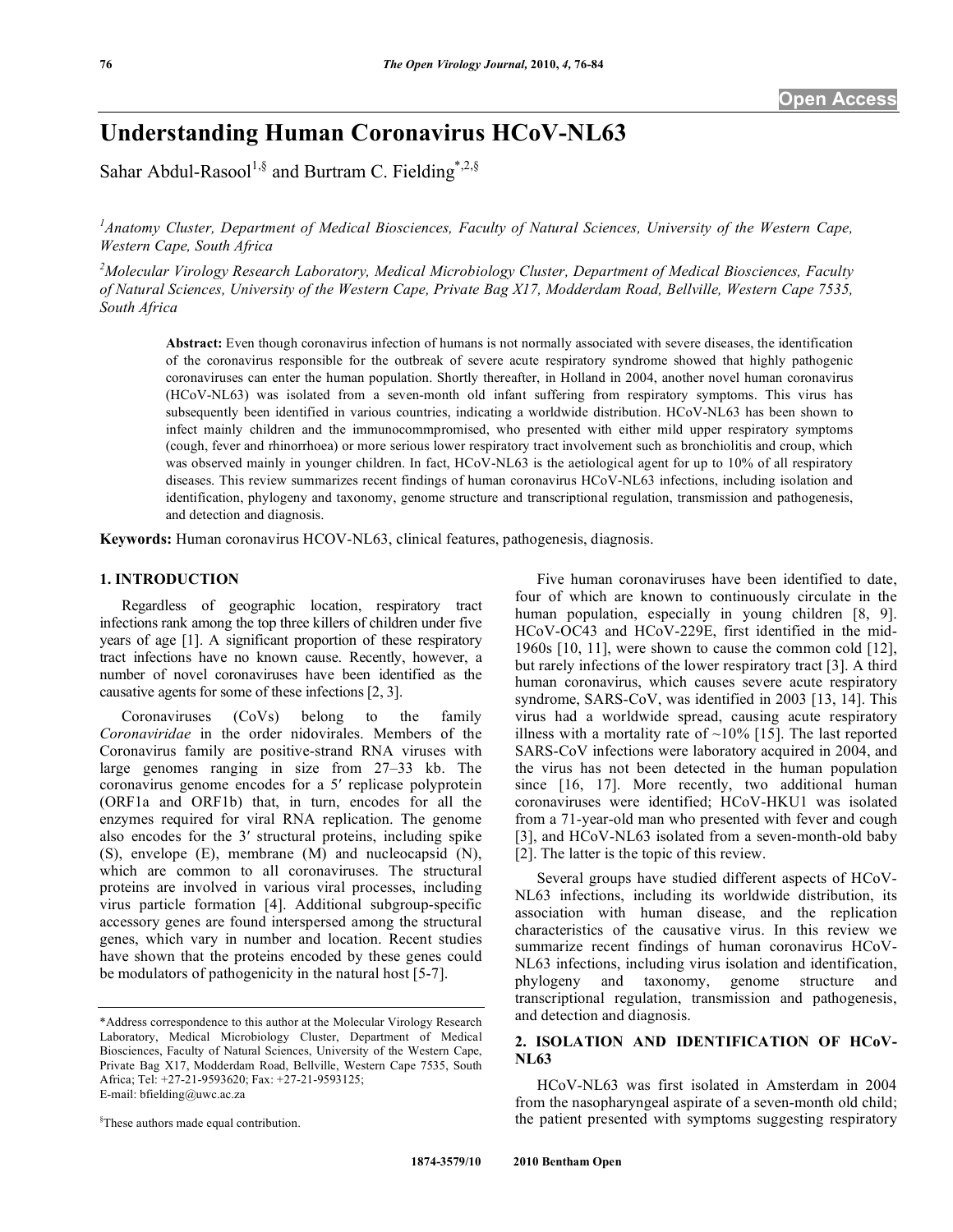tract infection (coryza, conjunctivitis, and fever), while his chest X-ray showed typical features of bronchiolitis. The aspirate tested negative for all known respiratory viruses. A group of Dutch scientists found that the virus initiated a cytopathic effect when inoculated onto tertiary monkey kidney cells. The group used a new technique, VIDISCA, to clone and amplify the viral genome. VIDISCA is a novel approach that provides a fast and effective tool for amplification of unknown genomes based on cDNAamplified fragment length polymorphism [2, 18]. The virus was identified as a member of the *Coronaviridae* family. It was shown to be a novel member of Group I coronaviruses because of the similarity of its genome sequence to HCoV-229E. Another group in the Netherlands [19] reported the independent isolation and identification of, essentially, the same virus at about the same time.

## **3. PHYLOGENY AND TAXONOMY OF HCoV-NL63**

 Based on antigenicity, genome organization and sequence homology, coronaviruses are divided into three distinct groups [20]. Group 1 contains transmissible gastroenteritis virus (TGEV), porcine epidemic diarrhea virus (PDEV), feline infectious peritonitis virus (FIPV), canine coronavirus and HCoV-229E, among others. Group 2 contains mouse hepatitis virus (MHV), bovine coronavirus, haemagglutinating encephalomyelitis virus, HCoV-HKU1 and HCoV-OC43, to name a few, with Bat SARS-CoV and SARS-CoV considered distantly related Group 2b coronaviruses. Group 3 contains the avian coronaviruses [21- 23]. Based on phylogenetic analysis, HCoV-NL63 belongs to the Group I coronaviruses [2, 24]. Interestingly, evidence

of recombination during the evolution of HCoV-NL63 has been reported, and viral isolates have, in fact, a mosaic genome structure. The authors speculate that HCoV-NL63 diverged from a HCoV-229E ancestor in the past, followed by a separation into two distinct HCoV-NL63 lineages. These two lineages recombined during co-infection, giving rise to the two currently observed genotypic subgroups [24- 27]. In fact, recombination between different HCoV-NL63 isolates has been suggested, resulting in a mixture of clinical virus variants circulating in the human population [8, 27-30].

#### **3.1. Genome Structure and Transcriptional Regulation**

 HCoV-NL63 has a single-stranded RNA genome that is capped and polyadenylated [27]. The genome is 27553 bases in size, with the genome order 5'-ORF1a-ORF1b-S-ORF3-E-M-N-polyT-3 (Fig. **1**). Seven distinct ORFs are produced from six distinct mRNAs, which include the full-length genomic RNA and a nested set of five subgenomic (sg) mRNAs [4]. Coronavirus mRNAs are generated in the membrane-associated replication centers [31]. The five sg mRNAs encode for the viral structural and accessory proteins S, ORF3, E, M and N. With the exception of ORF E, a common transcription regulatory sequence (TRS), with core sequence AACUAAA, is located upstream of all the ORFs; this TRS is crucial for sg mRNA formation [27, 32]. HCoV-NL63 uses a discontinuous replication strategy to generate sg mRNAs during the minus strand synthesis [4, 27, 32], which are then copied into plus strand mRNAs. All plus strand mRNAs share a common ~70 nucleotide leader sequence at their 5' ends that is identical to the sequence at the 5' end of the genomic RNA [27].



**Fig. (1).** Schematic comparison of the genome organization of coronaviruses infecting humans. Genomic maps shown are based on the complete genome sequences (NCBI accession numbers are shown in brackets): HCoV-NL63: Human coronavirus HCOV-NL63 (NC\_005831); HCoV-229E: Human coronavirus 229E (NC\_002645); SARS-CoV: Severe acute respiratory syndrome coronavirus (NC\_004718); HKU1-CoV: Human coronavirus HKU1 (NC\_006577); HCoV-OC43: Human coronavirus OC43 (NC\_005147). ORFs S (**1**), E (**2**), M (**3**) and N (**4**) are shown and open reading frames encoding for accessory genes are shaded in grey. \*ORF4 of HCoV-229E is shown as a single open reading frame [34].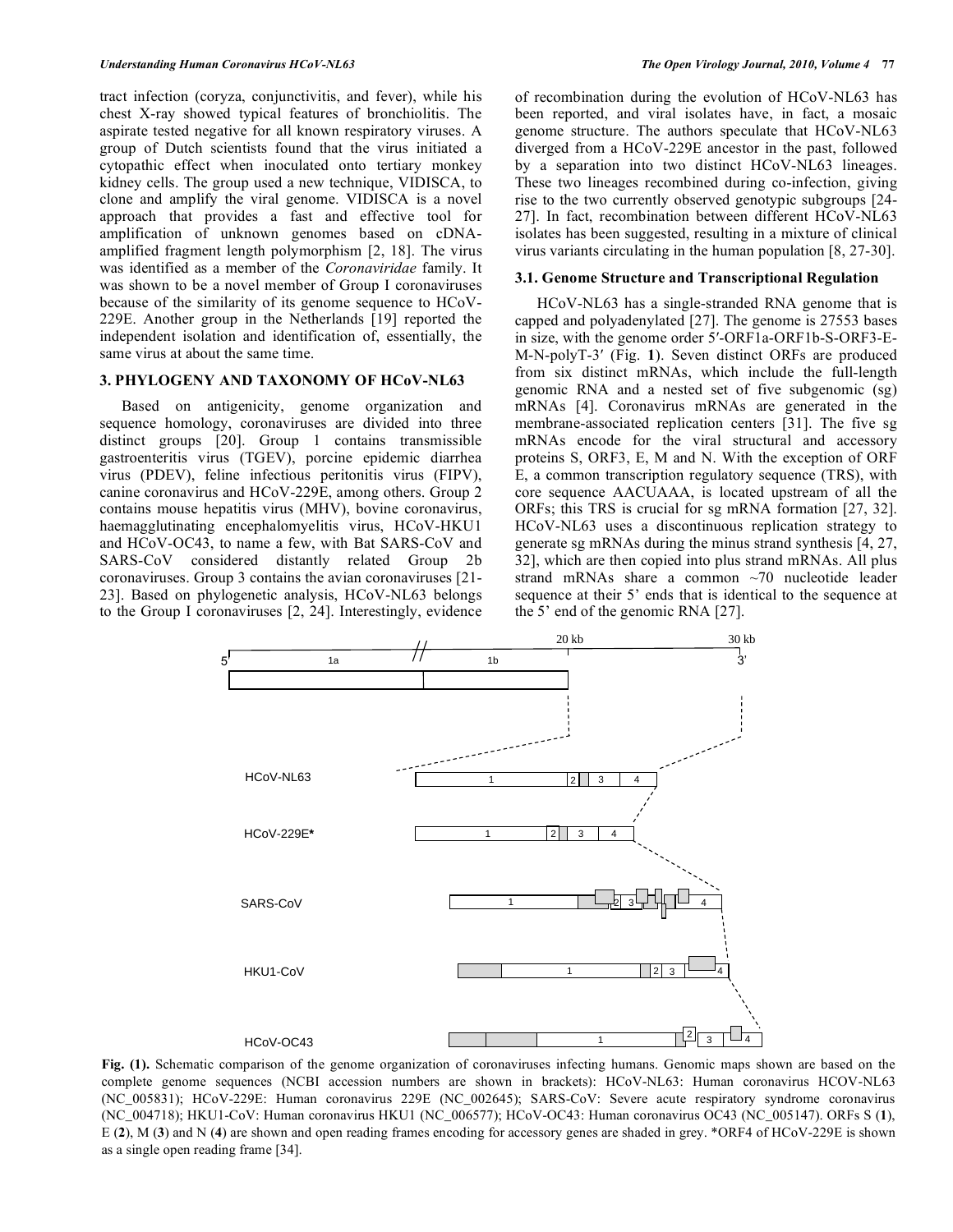#### *3.1.1. Protein 1a/1b*

 HCoV-NL63 ORF1a/1b contains a putative elaborated pseudoknot structure that triggers a -1 ribosomal frameshift to translate the complete 1ab polyprotein; for a mini-review of the putative ORF1a/1b products and functions see Pryc *et al*. (2007) [27] and Van der Hoek *et al*. (2006) [8]. Chen and colleagues identified processed products nsp3 and nsp4 of the HCoV-NL63 replicase polyprotein, which could be detected at 24 hours post-infection. These products localize in the peri-nuclear sites of virus infected cells. Also, the group identified and characterized two viral papain-like proteases, PLP1 and PLP2, which process the viral replicase polyprotein. Interestingly, the PLP2 protease has deubiquitinating activity [9], although the function of this is not clear in viral replication.

#### *3.1.2. Spike Protein*

 The species tropism and virulence of a particular coronavirus are largely determined by the spike (S) glycoprotein. Coronavirus S proteins mediate attachment to the cellular receptors and subsequent fusion of the virus and cell membrane [20]. The N-terminal portion of HCoV-NL63 S contains a unique 179 amino acid domain not present in other coronaviruses. This region represents the most variable region of the HCoV-NL63 genome and a role in immune evasion for this region has been proposed [8, 27]. HCoV-NL63 S is a single-chain glycoprotein and consists of an Nterminal receptor-binding domain (S1) and a C-terminal transmembrane fusion domain (S2). S2 consists of two highly conserved heptad-repeat (HR) sequences that are larger than the corresponding regions for the group II and group III coronaviruses [20, 27, 33]. Initial proteolytic studies of the S2 fusion core identified an  $\alpha$ -helical domain consisting of a trimer of the HR segments N57 and C42. The resolved crystal structure of this trimeric complex shows distinctive high-affinity conformations of interacting crosssectional layers of six helices. It has been suggested that the larger HR regions of the group I coronaviruses may be required to prime the S proteins for their fusion-activating conformational changes during entry of the virus [20].

#### *3.1.3. Accessory Protein ORF3*

 Coronavirus genomes contain accessory genes found interspersed among the structural genes, which vary in number and location between the different coronavirus groups (Fig. **1**). Both HCoV-NL63 and HCoV-229E are group I coronaviruses and encode for only one accessory gene product between the S and E genes [34]. Accessory genes are poorly characterized and the functions of the gene products are not well understood. Initial research into the functions of these genes has shown that they are nonessential and dispensable for virus growth in cell culture [5, 6, 35]. More recent studies have shown that the accessory genes are required for *in vivo* infection and pathogenecity in the natural host [6, 7, 36-38].

 Unlike the SARS-CoV genome, the HCoV-NL63 genome encodes for only one accessory protein, ORF3 (Fig. **1**). ORF3 is expressed from distinct subgenomic (sg) mRNA 3, which is one of at least six distinct mRNAs [4]. The ORF3 gene encodes for a putative 225 amino acid protein, about 25.6 kDa in size. Pyrc *et al*. (2004) reports that the HCoV-

NL63 ORF3 gene has a unique nucleotide composition and appears as a U-rich and A-poor region within the genome, indicating a recent gene transfer event from another viral or cellular origin [4]. The ORF3 protein of HCoV-NL63 is homologous to proteins of the other Group 1 coronaviruses, with an amino acid sequence most similar (43% identity and 62% similarity) to HCoV-229E ORF4. Based on comparative *in silico* analysis of HCoV-NL63 ORF3 and other human coronavirus ORF3-like homologues, Fielding and Suliman speculate that the protein could contribute to pathogenesis in the natural host [39]. More recently, studies have shown that HCoV-NL63 localizes along the secretory pathway (ERGIC, Golgi, plasma membrane) and colocalizes with the structural proteins M and E in the ERGIC. Also, studies have shown that this N-glycosylated protein is incorporated into virions during assembly. This further suggests an important function for HCoV-NL63 ORF3, particularly in virus assembly and/or budding from the infected cell [40].

## **4. TRANSMISSION AND PATHOGENESIS**

#### **4.1. Mode of Entry into the Cell**

 It is well documented that SARS-CoV and HCoV-NL63 use the same receptor, angiotensin converting enzyme (ACE)-2, for entry into the host cell [41, 42]. However, the consequences following the entry are very different; SARS-CoV causes severe respiratory distress, while HCoV-NL63 might lead to a mild respiratory infection. This was attributed to the ability of each virus receptor-binding protein, spike or S protein, to bind to ACE-2 on the cell surface. It was found that the HCoV-NL63 S protein has a weaker interaction with ACE-2 than the SARS-CoV S protein. This lower-affinity interaction with ACE-2 might partly explain the different pathological consequences of infection by SARS-CoV and HCoV-NL63 [43].

 Nevertheless, high pathogenicity is expected to evolve with coronaviruses. As for HCoV-NL63, the possibility of the development of a recombinant virus variant is high because of its high prevalence and the possibility of a recombination event through co-infection [24]. Moreover, the virus is able to survive for up to seven days in an aqueous solution and respiratory secretions and remains infective at room temperature. In heavily populated regions, direct person-to-person transmission is considered the major route of HCoV-NL63 spread [42, 44].

#### **4.2. Seasonal Incidence**

 The virus has been shown to have a worldwide distribution and was observed primarily in the winter season in temperate climates. On the other hand, countries with extreme weather, like Canada, have also shown virus activity around January to March, although milder symptoms were reported [45]. Interestingly, seasonal variations have been reported in China where infection with HCoV-NL63 appeared mainly in spring and summer [26]. Also, a recent study of coronaviruses in Thailand did not show any seasonal predilection [46], while Wu *et al*. (2007) reported that the virus is detected during the autumn season in Taiwan [47]. It is evident that the virus has no predilection to a particular season and is not affected by temperature variations as infections can occur throughout the year (Table **1**).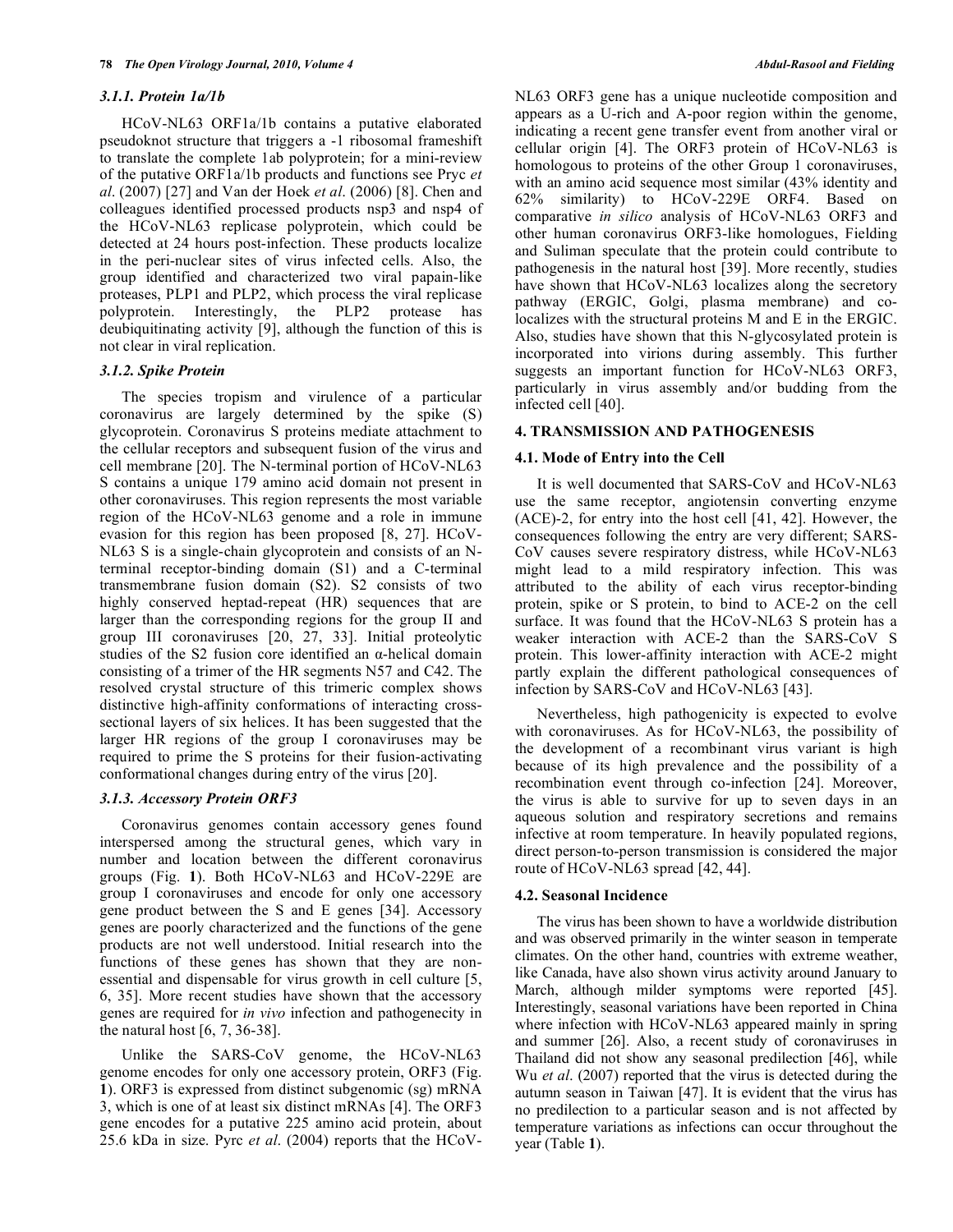#### **4.3. Prevalence**

 The human coronaviruses account for a significant number of hospitalization for children under 18 years of age, the elderly and immunocompromised individuals. In fact, a one-year study of children hospitalized in Hong Kong (China) has shown that respiratory tract infection with coronaviruses accounts for 4.4% of all admissions for acute respiratory infections. Of these, HCoV-NL63 was the most common coronavirus identified with an incidence of 2.6% [48]. Moreover, a study in Japan has shown that out of 419 specimens that tested negative for common respiratory viruses, five (1.2%) were positive for human coronavirus HCoV-NL63 [49]. Another Japanese report has indicated that out of 118 nasopharyngeal swab samples obtained from hospitalized children younger than two years of age, three  $(2.5\%)$  were positive for HCoV-NL63 [50].

 In Europe, high prevalence was also noted. In Italy, a study conducted on 322 infants suffering from acute respiratory disease has shown that 8.7% of the cases examined were caused by coronaviruses, with HCoV-NL63 accounting for 21.4% of the latter [51]. In France, 300 respiratory specimens were checked for HCoV-NL63 presence; of the 300 samples, 28 (9.3%) were positive [29]. Likewise, seven cases were reported in a one-year study in Belgium [28]. Interestingly, the Dutch group that first described the virus has obtained 949 samples from a German group who conducted a population-based study on lower respiratory tract infection in children under three years of age [52]; the group re-analyzed the samples and detected a 5.2% incidence of HCoV-NL63 [53]. In Australia, the virus was detected in Melbourne, where a study conducted on 543 patients with respiratory symptoms has shown 18 cases (3.3%) of human coronavirus HCoV-NL63 infection [54]. Moreover, in the USA and Canada, the virus was reported in 79 (8.8%) out of 895 and 19 (3.6%) out of 525 patients, respectively.

 Currently, the accuracy of the percentage of detection is hampered by two main problems: firstly, the suitability of the samples examined: a recent study has shown that there are differences between respiratory samples collected by nose/throat swabs and by nasopharyngeal aspirates, specifically regarding their potential to detect and identify respiratory pathogens [55]. The second problem is that diagnostic tests for HCoVs are not frequently used in the routine testing for viruses, which probably results in the percentage of HCoVs infections being greatly underestimated [56]. Moreover, throughout the years several methods of variable sensitivity were used to determine the incidence of the virus [57-59].

#### **4.4. Co-Infection**

 Many groups have reported that the occurrence of coinfections with HCoV-NL63 and other respiratory viruses, including other human coronaviruses, influenza A virus, respiratory syncytial virus (RSV), parainfluenza virus and human metapneumovirus (hMPV), are common [26, 30, 46, 47, 51, 53, 54, 60, 61]. Also, co-infected patients are more likely to be hospitalized, indicating the severity of this kind of superinfection. In a study from Germany, RSV-A and HCoV-NL63 was the most common co-infection indentified in children less than three years of age. This is probably due to the high incidence of RSV-A in winter and the overlap in seasonality of the viruses [53]. Also, in Italy, HCoV-NL63 circulates as a mixture of variant strains and is often associated with other viral infections [30]. In South Africa, co-infection of patients with HCoV-NL63 and bocavirus in hospitalized children is reported. Nasopharyngeal and bronchoalveolar lavage samples from 341 patients were screened for common respiratory viruses, and the copresence of HCoV-NL63 and bocavirus in at least one sample was reported [62].

 Interestingly, the viral load of HCoV-NL63 is lower in co-infected patients than in patients infected with HCOV-NL63 only. There are various possible explanations for this phenomenon [53]:

- 1. HCoV-NL63 might be the initial infection that weakens the immune system enough for a second infection to gain a foothold. By the time this second infection shows symptoms, the HCoV-NL63 infection might have already have been brought under control by the host immune system,
- 2. the two viruses may be in competition for the same receptor or target cell in the respiratory organs,
- 3. the elevated activation of the innate immune response triggered by the second respiratory virus may cause inhibition of HCoV-NL63 or,
- 4. prolonged persistence of HCoV-NL63 at low levels.

 The high prevalence of co-infections of HCoV-NL63 and other respiratory viruses increases the chances of genetic recombination with these human or zoonotically transmitted viruses. In fact, Pryc *et al*. (2006) states HCoV-NL63 resulted from a recombination event between PEDV and an ancestral HCoV-NL63 strain. Theoretically, these types of recombination events could enable highly pathogenic virus variants to arise [24].

## **4.5. Clinical Features**

 Recent scientific and clinical evidence has indicated that the virus is found during upper and lower respiratory tract infections, causing symptoms and signs that do not differ greatly from the symptoms described for the 'old' viruses HCoV-229E and HCoV-OC43. Other systems involvement is still controversial [63].

 Table **1** shows that patients diagnosed with the virus have presented with mild symptoms, indicating upper respiratory tract infection such as fever, cough and rhinorrhoea. On the other hand, the disease is also known to cause significant more alarming lower respiratory tract infection. One of the most alarming symptoms is bronchiolitis, an inflammation of the membranes lining the bronchioles. This symptom was reported by several research groups [25, 50, 64], and although a population-based study in China did not report an association of HCoV-NL63 with bronchiolitis [26], it is still believed to be one of the presenting symptoms. Several research groups have linked HCoV-NL63 to croup [26, 53].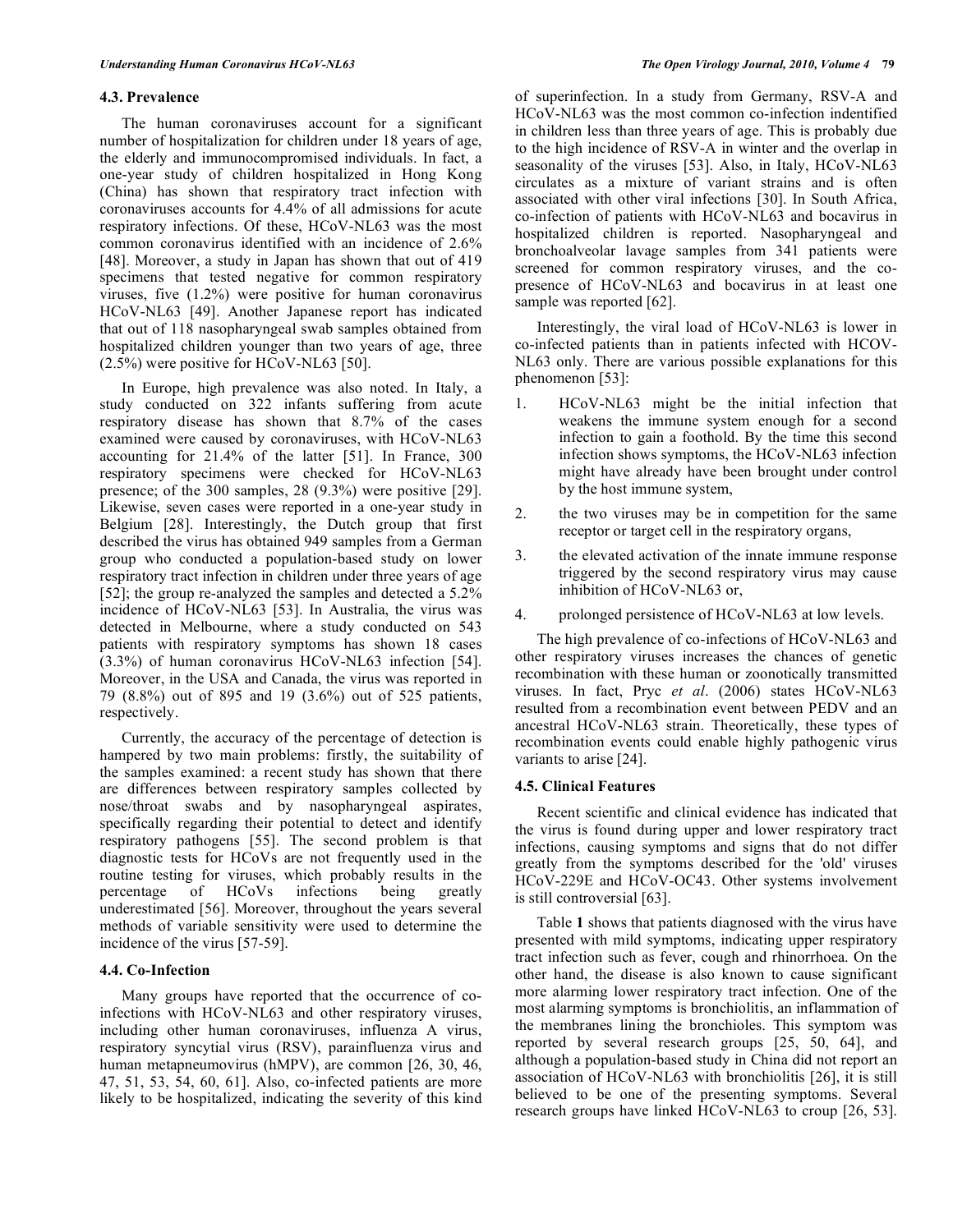## **Table 1. Epidemiological, Demographic, Clinical and Virological Characteristics of HCoV-HCOV-NL63 Infections**

| Country                | Specimen<br><b>Type</b>                                | Method of<br><b>Detection</b> | Seasonal<br>Prevalence            | <b>Type of</b><br><b>Study</b>                                                            | Number of<br><b>Patients</b><br>Involved in<br>the Study<br>(Sample<br>Size) | Age                                                  | Incidence<br>of HCoV-<br><b>NL63</b>               | $Co-$<br><b>Infection</b> | <b>Symptoms</b>                                                                                                                  | Refs.         |
|------------------------|--------------------------------------------------------|-------------------------------|-----------------------------------|-------------------------------------------------------------------------------------------|------------------------------------------------------------------------------|------------------------------------------------------|----------------------------------------------------|---------------------------|----------------------------------------------------------------------------------------------------------------------------------|---------------|
| Australia              | Throat and nose<br>swab                                | RT-PCR                        | Winter                            | Community<br>based                                                                        | 234                                                                          | $> 5$ years                                          | 3.3%                                               | <b>ND</b>                 | Mild<br>No croup,<br>No bronchiolitis                                                                                            | $[54]$        |
| Belgium                | <b>NR</b>                                              | RT-PCR                        | Winter<br>(January-<br>February)  | Hospitalized<br>patients                                                                  | NR                                                                           | Variable<br>$(6 \text{ cases})$<br>under 2<br>years) | 2.3%                                               | Absent                    | Fever, cough,<br>wheezing, respiratory<br>distress, diarhoea                                                                     | $[28,$<br>88] |
| Canada                 | Throat swab,<br>nasopharygeal<br>swab, lung<br>autopsy | RT-PCR                        | Winter<br>(January-<br>March)     | patients with<br>ARI                                                                      | 525                                                                          | 1 month-<br>100<br>years                             | $3.6\%$ (13<br>males and 6<br>females)             | Absent                    | Fever, rhinitis cough,<br>sore throat,<br>bronchiolitis                                                                          | $[45]$        |
| France                 | <b>NR</b>                                              | RT-PCR                        | Winter<br>(February)              | Hospitalized<br>patients for<br>ARI                                                       | 300                                                                          | Variable<br>$(18 \text{ cases}$<br>under 2<br>years) | 9.3%                                               | Absent                    | Fever, rhinitis,<br>bronchiolitis,<br>digestive problems,<br>otitis, pharyngitis and<br>conjuctivitis                            | $[29]$        |
| Germany                | <b>Naso</b><br>pharyngeal<br>secretions                | Real-time<br>RT-PCR           | Winter                            | Population-<br>based<br>$($ Inpatients+<br>outpatients)                                   | 949                                                                          | $<$ 3 years                                          | 5.2%                                               | Present                   | Croup<br><b>Bronchitis</b><br><b>Bronchiolitis</b>                                                                               | [52,<br>53]   |
| China,<br>Hong<br>Kong | Nasopharyngea<br>l aspirate                            | RT-PCR                        | Spring and<br>summer              | Hospitalized<br>patients for<br>ARI                                                       | 587                                                                          | $6 - 57$<br>months                                   | 2.6%                                               | Present                   | Croup<br>Fever<br>Rash<br>Sore throat<br>Cough rhinitis<br>shortness of breath<br>Hoarseness<br>Asthma exacerbations<br>Seizures | $[26]$        |
| Italy                  | Nasopharyngea<br>l aspirate                            | RT-PCR                        | Winter<br>(December<br>-February) | Hospitalized<br>infants for<br><b>ARI</b>                                                 | 150                                                                          | $<$ 2 years                                          | 1.86%                                              | Present                   | <b>Bronchiolitis</b><br>Pneumonia<br>Bronchospasm<br>Wheezing rhinitis<br><b>Bronchiolitis</b><br>laryngitis                     | $[51]$        |
| Japan                  | NR                                                     | RT-PCR                        | January-<br>March                 | NR                                                                                        | 419                                                                          | NR                                                   | 5 cases                                            | $\rm ND$                  | $\rm ND$                                                                                                                         | $[49]$        |
| Korea                  | Nasopharyngea<br>l aspirate                            | RT-PCR                        | April-May                         | Children<br>with lower<br>respiratory<br>tract<br>infection                               | 515                                                                          |                                                      | 1.6%                                               | 25%                       | Fever, rales wheezing<br>Pneuminia<br>Croup<br>Asthma exacerbation                                                               | $[71]$        |
| Taiwan                 | Nasopharyngea<br>l aspirate                            | Quantitativ<br>e RT-PCR       | Peak in<br>October                | Hospitalized<br>patients for<br>ARI                                                       | 539                                                                          | $<$ 3 years                                          | 1.3%                                               | Present                   | Fever, cough, croup,<br>and straidor                                                                                             | $[47]$        |
| Thailand               | Nasopharyngea<br>l aspirate                            | RT-PCR                        | Autumn                            | Hospitalized<br>patients with<br>pneumonia+<br>out patients<br>with flu like<br>illnesses | 1890                                                                         | 1month-<br>65 years                                  | 7/734<br>(first year)<br>1/1156<br>(second<br>year | Present                   | Cough, fever, straidor,<br>croup                                                                                                 | $[46]$        |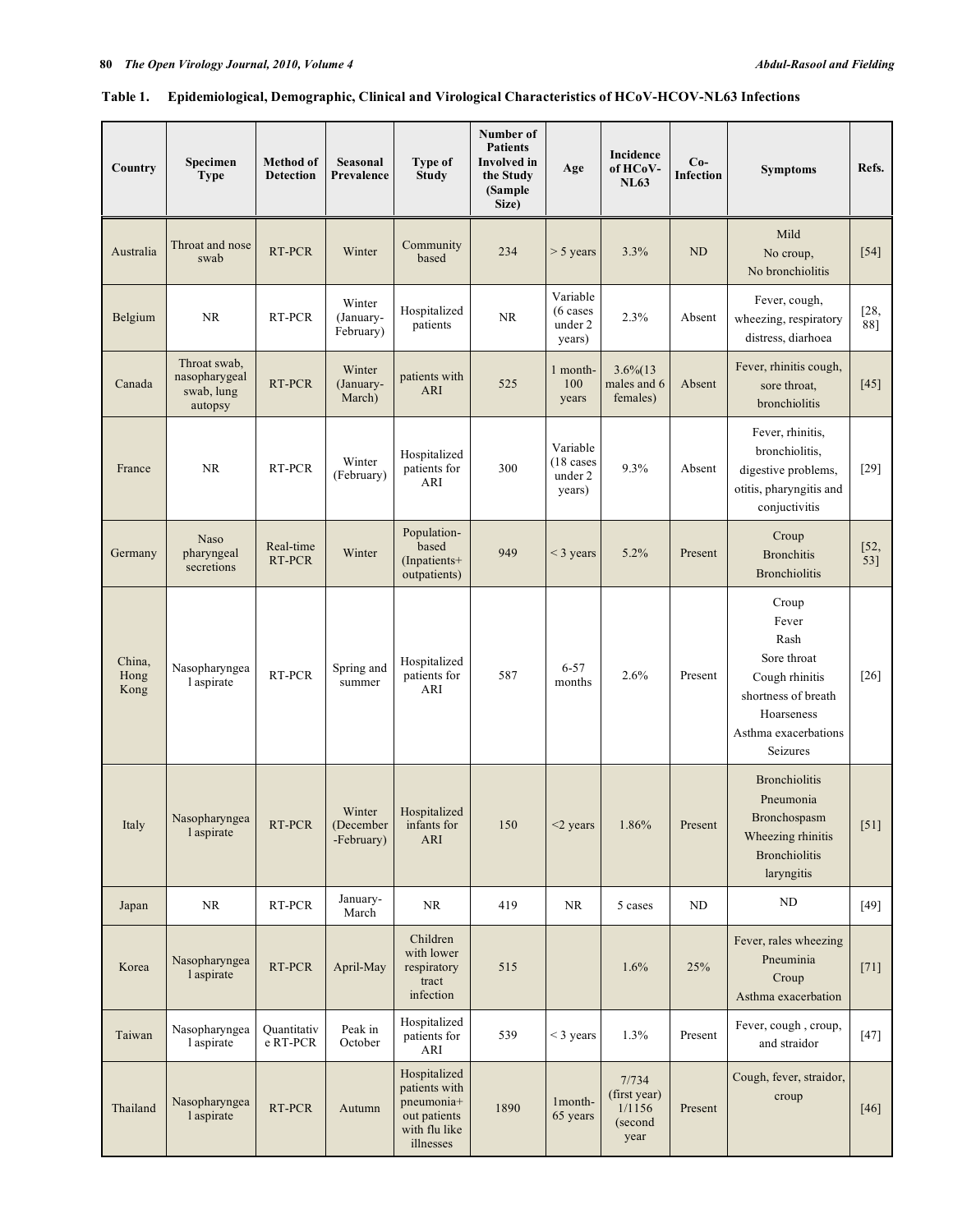|                 |                            |                                         |                                |                                                                         |                                                                                      |                                           |                                      |                           |                                                                               | (Table 1) contd |
|-----------------|----------------------------|-----------------------------------------|--------------------------------|-------------------------------------------------------------------------|--------------------------------------------------------------------------------------|-------------------------------------------|--------------------------------------|---------------------------|-------------------------------------------------------------------------------|-----------------|
| Country         | <b>Specimen Type</b>       | <b>Method</b><br>of<br><b>Detection</b> | <b>Seasonal</b><br>Prevalence  | Type of<br><b>Study</b>                                                 | Number of<br><b>Patients</b><br><b>Involved</b> in<br>the Study<br>(Sample)<br>Size) | Age                                       | <b>Incidence</b><br>of HCoV-<br>NL63 | $Co-$<br><b>Infection</b> | <b>Symptoms</b>                                                               | Refs.           |
| South<br>Africa | Nasal swab                 | RT-PCR                                  | <b>NR</b>                      | <b>ND</b>                                                               | 238                                                                                  | Median<br>$age =$<br>12.4<br>months       | 8.3%                                 | Present                   | Wheezing                                                                      | $[89]$          |
| Switzerland     | Nasopharyngeal<br>swab     | RT-PCR                                  | Cold<br>months                 | outpatients                                                             | 82                                                                                   | <b>Neonates</b><br>(less than)<br>1 year) | 7%                                   | <b>ND</b>                 | Cough, wheeze, fever,<br>rhinitis, otitis,<br>tonsillitis                     | [60]            |
| Sweden          | Nasopharyngeal<br>aspirate | RT-PCR                                  | <b>NR</b>                      | Oupatients<br>(Children<br>attending to<br>pediatric<br>department)     | 212                                                                                  | N <sub>D</sub>                            | 6%                                   | <b>ND</b>                 | <b>ND</b>                                                                     | [90]            |
| <b>USA</b>      | Respiratory<br>specimens   | RT-PCR                                  | Mostly<br>January-<br>February | <b>Both</b><br>ambulatory<br>and<br>hospitalized<br>patients for<br>ARI | 895                                                                                  | $<$ 5 years                               | 8.8%                                 | Present                   | Cough, rhinnorhoea,<br>tachpnea, fever,<br>abnormal breath<br>sounds, hypoxia | [91]            |

NR: Not Reported. ND: Not Done.

Croup children present with pharangitis, sore throat and hoarseness of voice, and are considered for hospitalization. Of the rare findings, a group has reported the association between HCoV-NL63 and Kawasaki disease, a form of childhood vasculitis that is presented as fever, polymorphic exanthema, oropharyngeal erythema and bilateral conjuctivitis [65]. However, others fail to report on this association [66, 67].

 It is noteworthy to say that the report of symptoms in young children, who represent the majority of patients, is based mainly on parental observations, where other possible subjective signs and symptoms fail to be recognized by the parents. Moreover, most of the studies were conducted on patients reporting to hospitals suffering from acute respiratory tract infection. To date, there are only few population-based studies and the question arises whether larger numbers of such studies might reveal the involvement of other body systems.

## **5. LABORATORY DIAGNOSIS AND DETECTION**

 It is difficult to distinguish clinical symptoms caused by HCoV-NL63 from those caused by many of the other human viruses, which could make diagnosis and detection of the virus complex. Treatment of patients without a clear diagnosis could result in implementation of expensive and disruptive public health measures, as well as to an increased spread of the disease [68]. Therefore, improved surveillance and diagnosis of respiratory illness could reduce health-care costs drastically [68-70].

## **5.1. Detection of Viral RNA**

Due to its high specificity and sensitivity, reverse transcription polymerase chain reaction (RT-PCR) and other nucleic acid tests are the preferred methods for diagnosis of coronavirus infections, such as SARS-CoV [15]. The

majority of nucleic acid amplification tests is designed with the ORF1a/1b, which is genetically stable in coronaviruses, and the nucleocapsid (N) or spike (S) genes (Table **1**) [25, 26, 28, 30, 45, 46, 64, 67, 71-73]. Based on *in vitro*  coronavirus expression studies, the N gene has the theoretical advantage of being more abundant in infected cells and therefore of higher sensitivity for PCR assays, but this has not been clearly proven in clinical studies [74]. RT-PCR of nasopharyngeal samples, both frozen and fresh, is the most popular choice for detection of HCoV-NL63 (Table **1**) and viral culture is frequently used for confirmation of infection [67, 73].

## **5.2. Antigen and Antibody Detection Assays**

 Serum samples have been screened for antibodies against HCoV-NL63 using enzyme-linked immunosorbent assays (ELISA) [75, 76]. An ELISA assay based on the N protein showed high seropositive results for serum samples from children younger than 20 years old [76]. Interestingly, the presence of maternally-acquired N-directed antibodies was detected in serum by ELISA [75, 76], usually decreasing within the first 4-5 months of life [76]. Potent neutralizing activity directed against HCoV-NL63 S protein was detected in virtually all serum samples from patients eight years of age or older, suggesting that HCoV-NL63 infection of humans is common and usually acquired during childhood [42]. Alarmingly, SARS-CoV infections appear to stimulate cross-reactive antibody responses to other human coronaviruses, including HCoV-NL63 [77]. Such cross reaction between human coronaviruses has been reported previously for immunoflourescence and complement fixation tests [78, 79]. In fact, false positive results were also reported for SARS-CoV detection using ELISA tests based on the recombinant N antigen [80]. This cross-reactivity is most likely due to the presence of cross-reactive antigenic epitopes of the coronaviruses [77]. An awareness of this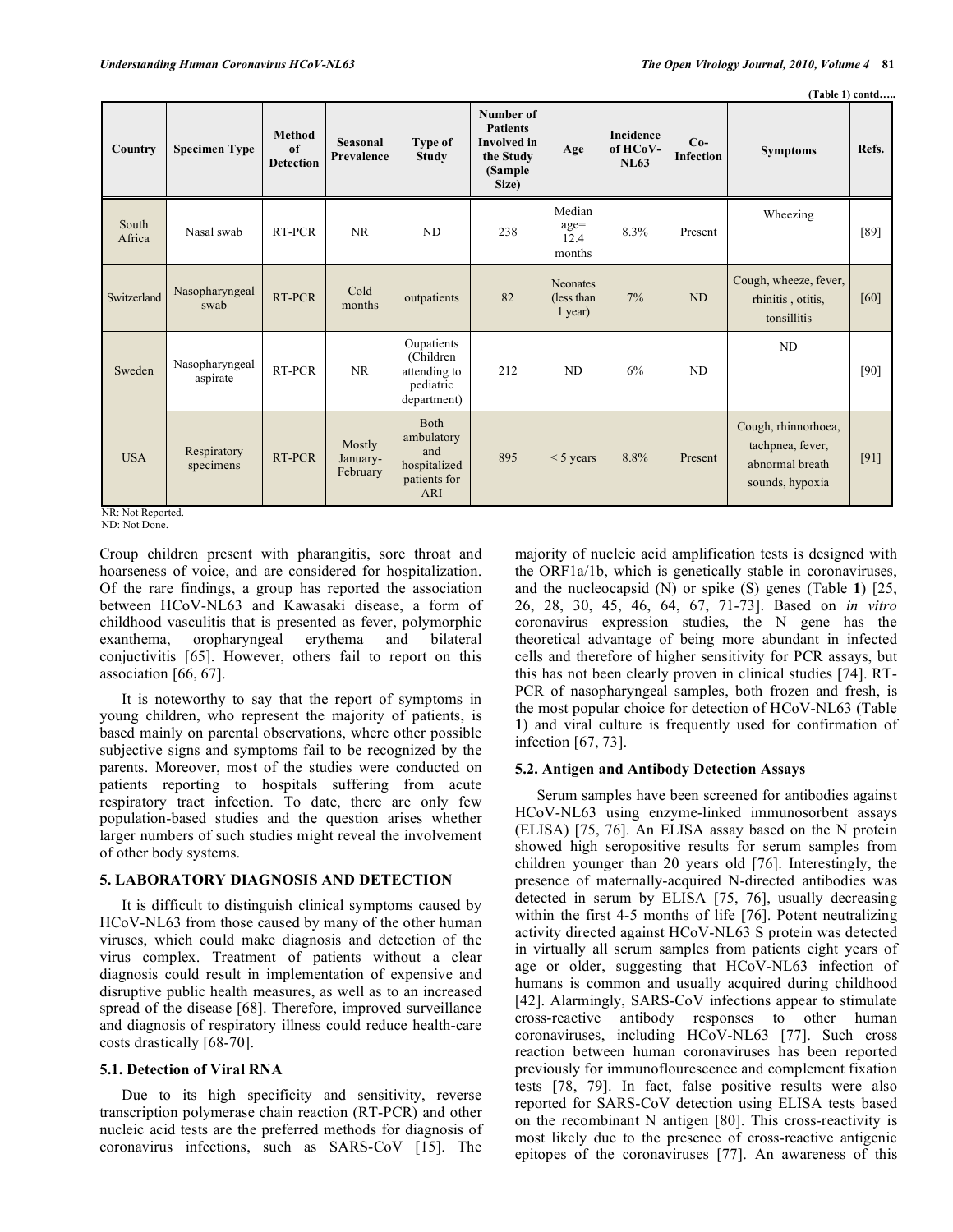cross-reactivity is important when developing antigenand/or antibody-diagnostic assays and selecting the most suitable antigen or antigen target is important.

#### **6. CONCLUSION**

 The discovery of the HCoV-NL63 and other novel human coronaviruses does not necessarily represent a sudden increase in emerging infections by 'new' coronaviruses. In fact, in the early 1960's, viral agents causing upper respiratory tract infections were isolated from patients and were subsequently shown to be coronaviruses by electron microscopy. At least four of these were shown to be serologically distinct from the known coronaviruses at the time [10, 11, 81]. However, with the clinical samples of these no longer available for study, it will never be known whether these 'old' viruses and the 'new' viruses represent the same strains [82].

 Molecular clock analysis is the average rate at which a species' genome accumulates mutations and is used to measure that species' evolutionary divergence. The reliability of molecular dating is dependent on the validity of the molecular clock hypothesis, which assumes that the substitution rate is roughly constant [83], with an average substitution rate for coronaviruses estimated to be  $10^{-1}$ substitutions per year per site [84, 85]. With the lack of sufficient sequence data available for HCoV-NL63, the substitution rate for HCoV-229E, using partial sequences of the S gene from different known dates, was calculated. Then, assuming a constant evolutionary rate in time and a constant evolutionary rate between the branches for HCoV-NL63 and HCoV229E, the time to their most recent common ancestor was dated to the  $11<sup>th</sup>$  century [24]. This shows that HCoV-NL63 has been present in the human population for centuries. In support of this finding, the virus described by Fouchier *et al*. was originally isolated from an eight-month old child in 1988 [19]. More recent studies in the Netherlands also supported the notion that only SARS-CoV has recently been introduced to the human population from an animal source, while HCoV-NL63 has been circulating in humans for a while [86]. With the exception of SARS-CoV, the coronaviruses infecting humans are not well studied. This is partly due to the prevailing view that they are only involved in mild respiratory tract infections. The introduction of sensitive molecular and cell biology techniques have aided in identifying three 'new' human coronaviruses, which has improved our understanding of the classification of the coronaviruses. These modern tools now need to be developed further to make the sensitive and accurate detection of coronaviruses in clinical samples possible. This would increase our understanding of the extent to which coronaviruses affect human health. Importantly, Donaldson and colleagues has recently reported the assembly of a full-length infectious HCoV-NL63 clone, which will make the study of this virus easier, improving our understanding of the role of each of the proteins encoded by the HCoV-NL63 genome [87]. In the long run, molecular and cell biology tools could help elucidate the link, if any, between human coronaviruses and human diseases of the respiratory tract, the vascular system, the central nervous system and the gastrointestinal tract [82].

#### **ACKNOWLEDGEMENTS**

 The authors receive funding from the University of the Western Cape. BCF also receives funding from the National Research Foundation, South Africa. We apologize to any author whose work was inadvertently omitted from this review.

#### **ABBREVIATIONS**

| <b>HCoV</b>    | $=$ | Human coronavirus                                  |
|----------------|-----|----------------------------------------------------|
| HCoV-NL63      | $=$ | Human coronavirus HCOV-NL63                        |
| CoVs           | $=$ | Coronaviruses                                      |
| <b>K</b> bs    | =   | Kilobases                                          |
| S              | $=$ | Spike protein                                      |
| E              | =   | Envelope protein                                   |
| M              | =   | Membrane protein                                   |
| N              | =   | Nucleocapsid protein                               |
| SARS-CoV       | $=$ | Severe acute respiratory syndrome<br>coronavirus   |
| <b>ORFs</b>    | =   | Open reading frames                                |
| <b>VIDISCA</b> | $=$ | Virus discovery cDNA-ALFP                          |
| TGEV           | $=$ | Transmissible gastroenteritis virus                |
| <b>PDEV</b>    | $=$ | Porcine diarrhea virus                             |
| <b>FIPV</b>    | $=$ | Feline infectious peritonitis virus                |
| <b>MHV</b>     | $=$ | Mouse hepatitis virus                              |
| sg             | $=$ | Subgenomic                                         |
| <b>HR</b>      | $=$ | Heptad repeat                                      |
| kDa            | $=$ | KiloDaltons                                        |
| ACE2           | $=$ | Angiotensin converting enzyme 2                    |
| <b>RSV</b>     | $=$ | Respiratory syncytial virus                        |
| hMPV           | $=$ | Human metapneumovirus                              |
| RT-PCR         | $=$ | Reverse transcription polymerase chain<br>reaction |
| <b>ELISAs</b>  | $=$ | Enzyme-linked immunosorbent assays                 |

#### **REFERENCES**

- [1] Murray CJL, Lopez AD, Mathers CD, Stein C. The global burden of disease 2000 project: aims, methods and data sources. Global programme on evidence for health policy. Geneva: World Health Organization. 2001.
- [2] van der Hoek L, Pyrc K, Jebbink MF, *et al.* Identification of a new human coronavirus. Nat Med 2004; 10: 368-73.
- [3] Woo PC, Lau SK, Chu CM, *et al.* Characterization and complete genome sequence of a novel coronavirus, coronavirus HKU1, from patients with pneumonia. J Virol 2005; 79: 884-95.
- [4] Pyrc K, Jebbink MF, Berkhout B, van der Hoek L. Genome structure and transcriptional regulation of human coronavirus NL63. Virol J 2004; 1: 7.
- [5] Casais R, Davies M, Cavanagh D, Britton P. Gene 5 of the avian coronavirus infectious bronchitis virus is not essential for replication. J Virol 2005; 79: 8065-78.
- [6] de Haan CA, Masters PS, Shen X, Weiss S, Rottier PJ. The groupspecific murine coronavirus genes are not essential, but their deletion, by reverse genetics, is attenuating in the natural host. Virology 2002; 296: 177-89.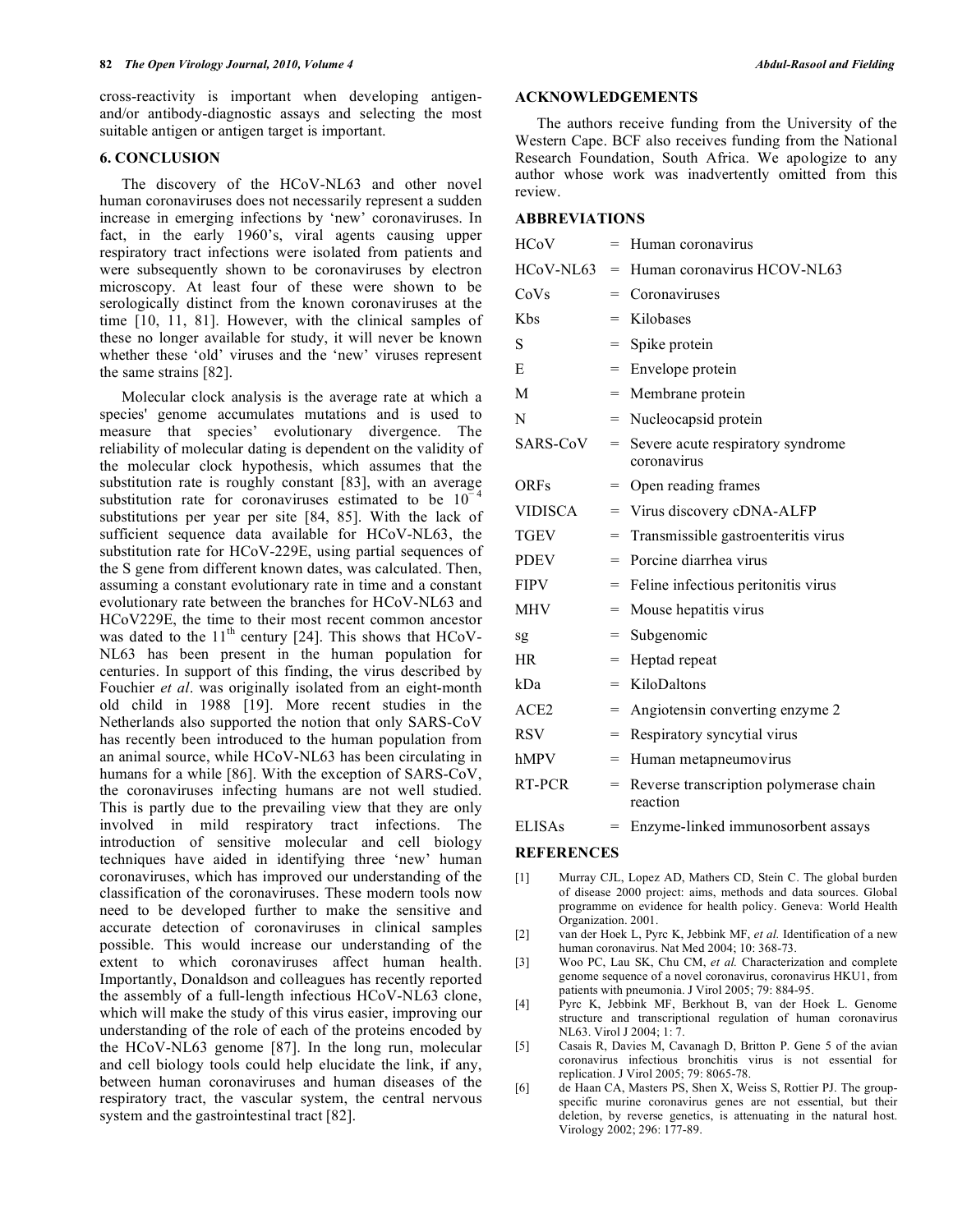- [7] Haijema BJ, Volders H, Rottier PJ. Live, attenuated coronavirus vaccines through the directed deletion of group-specific genes provide protection against feline infectious peritonitis. J Virol 2004; 78; 3863-71.
- [8] van der Hoek L, Pyrc K, Berkhout B. Human coronavirus NL63, a new respiratory virus. FEMS Microbiol Rev 2006; 30: 760-73.
- [9] Chen Z, Wang Y, Ratia K, Mesecar AD, Wilkinson KD, Bake SC. Proteolytic processing and deubiquitinating activity of papain-like proteases of human coronavirus NL63. J Virol 2007; 81: 6007-60.
- [10] Tyrrell DA, Bynoe ML. Cultivation of a novel type of commoncold virus in organ cultures. Br Med J 1965; 1: 1467-70.
- [11] Hamre D, Procknow JJ. A new virus isolated from the human respiratory tract. Proc Soc Exp Biol Med 1966; 121: 190-3.
- [12] Bradburne AF, Bynoe ML, Tyrrell DA. Effects of a "new" human respiratory virus in volunteers. Br Med J 1967; 3: 767-9.
- [13] Drosten C, Gunther S, Preiser W, *et al.* Identification of a novel coronavirus in patients with severe acute respiratory syndrome. N Engl J Med 2003; 348: 1967-76.
- [14] Rota PA, Oberste MS, Monroe SS, *et al.* Characterization of a novel coronavirus associated with severe acute respiratory syndrome. Science 2003; 300: 1394-9.
- [15] Fielding BC, Tan Y-J. The Singapore contribution in the battle against SARS. Issues Infect Dis 2007; 4: 1-22.
- [16] Kahn JS. The widening scope of coronaviruses. Curr Opin Pediatr 2006; 18: 42-7.
- [17] Yip CW, Hon CC, Shi M, *et al.* Phylogenetic perspectives on the epidemiology and origins of SARS and SARS-like coronaviruses. Infect Genet Evol 2009; 9: 1185-96.
- [18] Pyrc K, Jebbink MF, Berkhout B, van der Hoek L. Detection of new viruses by VIDISCA. Virus discovery based on cDNAamplified fragment length polymorphism. Methods Mol Biol 2008; 454: 73-89.
- [19] Fouchier RA, Hartwig NG, Bestebroer TM, *et al.* A previously undescribed coronavirus associated with respiratory disease in humans. Proc Natl Acad Sci USA 2004; 101: 6212-6.
- [20] Zheng Q, Deng Y, Liu J, van der Hoek L, Berkhout B, Lu M. Core structure of S2 from the human coronavirus NL63 spike glycoprotein. Biochemistry 2006; 45: 15205-15.
- [21] Cheng VC, Lau SK, Woo PC, Yuen KY. Severe acute respiratory syndrome coronavirus as an agent of emerging and reemerging infection. Clin Microbiol Rev 2007; 20: 660-94.
- [22] Lau SK, Woo PC, Li KS, *et al.* Severe acute respiratory syndrome coronavirus-like virus in Chinese horseshoe bats. Proc Natl Acad Sci USA 2005; 102: 14040-5.
- [23] Ren W, Li W, Yu M, et al. Full-length genome sequences of two SARS-like coronaviruses in horseshoe bats and genetic variation analysis. J Gen Virol 2006; 87: 3355-9.
- [24] Pyrc K, Dijkman R, Deng L, *et al.* Mosaic structure of human coronavirus NL63, one thousand years of evolution. J Mol Biol 2006; 364: 964-73.
- [25] Arden KE, Nissen MD, Sloots TP, Mackay IM. New human coronavirus, HCoV-NL63, associated with severe lower respiratory tract disease in Australia. J Med Virol 2005; 75: 455-62.
- [26] Chiu SS, Chan KH, Chu KW, *et al.* Human coronavirus NL63 infection and other coronavirus infections in children hospitalized with acute respiratory disease in Hong Kong, China. Clin Infect Dis 2005; 40: 1721-9.
- [27] Pyrc K, Berkhout B, van der Hoek L. The novel human coronaviruses NL63 and HKU1. J Virol 2007; 81: 3051-7.
- [28] Moes E, Vijgen L, Keyaerts E, *et al.* A novel pancoronavirus RT-PCR assay: frequent detection of human coronavirus NL63 in children hospitalized with respiratory tract infections in Belgium. BMC Infect Dis 2005; 5: 6.
- [29] Vabret A, Mourez T, Dina J, *et al.* Human coronavirus NL63, France. Emerg Infect Dis 2005; 11: 1225-9.
- [30] Minosse C, Selleri M, Zaniratti MS, *et al.* Phylogenetic analysis of human coronavirus NL63 circulating in Italy. J Clin Virol 2008; 43: 114-9.
- [31] Brockway SM, Clay CT, Lu XT, Denison MR. Characterization of the expression, intracellular localization, and replication complex association of the putative mouse hepatitis virus RNA-dependent RNA polymerase. J Virol 2003; 77: 10515-27.
- [32] Pyrc K, Berkhout B, van der Hoek L. Antiviral strategies against human coronaviruses. Infect Disord Drug Targets 2007; 7: 59-66.
- [33] Bosch BJ, Martina BE, Van Der Zee R, *et al.* Severe acute respiratory syndrome coronavirus (SARS-CoV) infection inhibition

using spike protein heptad repeat-derived peptides. Proc Natl Acad Sci USA 2004; 101: 8455-60.

- [34] Dijkman R, Jebbink MF, Wilbrink B, *et al.* Human coronavirus 229E encodes a single ORF4 protein between the spike and the envelope genes. Virol J 2006; 3: 106.
- [35] Hodgson T, Britton P, Cavanagh D. Neither the RNA nor the proteins of open reading frames 3a and 3b of the coronavirus infectious bronchitis virus are essential for replication. J Virol 2006; 80: 296-305.
- [36] Cavanagh D, Casais R, Armesto M, *et al.* Manipulation of the infectious bronchitis coronavirus genome for vaccine development and analysis of the accessory proteins. Vaccine 2007; 25: 5558-62.
- [37] Netland J, Ferraro D, Pewe L, Olivares H, Gallagher T, Perlman S. Enhancement of murine coronavirus replication by severe acute respiratory syndrome coronavirus protein 6 requires the N-terminal hydrophobic region but not C-terminal sorting motifs. J Virol 2007; 81: 11520-5.
- [38] Pewe L, Zhou H, Netland J, *et al.* A SARS-CoV-specific protein enhances virulence of an attenuated strain of mouse hepatitis virus. Adv Exp Med Biol 2006; 581: 493-8.
- [39] Fielding BC, Suliman T. Comparative analysis of human coronavirus-NL63 ORF3 protein homologues. Afr J Biotechnol 2009; 8: 3175-8.
- [40] Muller MA, van der Hoek L, Voss D, *et al.* Human coronavirus NL63 open reading frame 3 encodes a virion-incorporated Nglycosylated membrane protein. Virol J 2010; 7: 6.
- [41] Kuba K, Imai Y, Rao S, *et al.* A crucial role of angiotensin converting enzyme 2 (ACE2) in SARS coronavirus-induced lung injury. Nat Med 2005; 11: 875-9.
- [42] Hofmann H, Pyrc K, van der Hoek L, Geier M, Berkhout B, Pohlmann S. Human coronavirus NL63 employs the severe acute respiratory syndrome coronavirus receptor for cellular entry. Proc Natl Acad Sci USA 2005; 102: 7988-93.
- [43] Mathewson AC, Bishop A, Yao Y. Interaction of severe acute respiratory syndrome-coronavirus and NL63 coronavirus spike proteins with angiotensin converting enzyme-2. J Gen Virol 2008; 89: 2741-5.
- [44] Muller A, Tillmann RL, Muller A, Simon A, Schildgen O. Stability of human metapneumovirus and human coronavirus NL63 on medical instruments and in the patient environment. J Hosp Infect 2008; 69: 406-8.
- [45] Bastien N, Anderson K, Hart L, *et al.* Human coronavirus NL63 infection in Canada. J Infect Dis 2005; 191: 503-6.
- [46] Dare RK, Fry AM, Chittaganpitch M, *et al.* Human coronavirus infections in rural Thailand: a comprehensive study using real-time reverse-transcription polymerase chain reaction assays. J Infect Dis 2007; 196: 1321-8.
- [47] Wu PS, Chang LY, Berkhout B, *et al.* Clinical manifestations of human coronavirus NL63 infection in children in Taiwan. Eur J Pediatr 2008; 167: 75-80.
- [48] Chan KC, Tang NL, Hui DS, *et al.* Absence of association between angiotensin converting enzyme polymorphism and development of adult respiratory distress syndrome in patients with severe acute respiratory syndrome: a case control study. BMC Infect Dis 2005; 5: 26.
- [49] Suzuki A, Okamoto M, Ohmi A, Watanabe O, Miyabayashi S, Nishimura H. Detection of human coronavirus-NL63 in children in Japan. Pediatr Infect Dis J 2005; 24, 645-6.
- [50] Ebihara T, Endo R, Ma X, Ishiguro N, Kikuta H. Detection of human coronavirus NL63 in young children with bronchiolitis. J Med Virol 2005; 75: 463-5.
- [51] Canducci F, Debiaggi M, Sampaolo M, *et al.* Two-year prospective study of single infections and co-infections by respiratory syncytial virus and viruses identified recently in infants with acute respiratory disease. J Med Virol 2008; 80: 716-23.
- [52] Forster J, Ihorst G, Rieger CH, *et al.* Prospective population-based study of viral lower respiratory tract infections in children under 3 years of age (the PRI.DE study). Eur J Pediatr 2004; 163: 709-16.
- [53] van der Hoek L, Sure K, Ihorst G, *et al.* Croup is associated with the novel coronavirus NL63. PLoS Med 2005; 2: e240.
- [54] Lambert SB, Allen KM, Druce JD, *et al.* Community epidemiology of human metapneumovirus, human coronavirus NL63, and other respiratory viruses in healthy preschool-aged children using parentcollected specimens. Pediatrics 2007; 120: e929-37.
- [55] Kleines M, Scheithauer S, Rackowitz A, Ritter K, Hausler M. High prevalence of human bocavirus detected in young children with